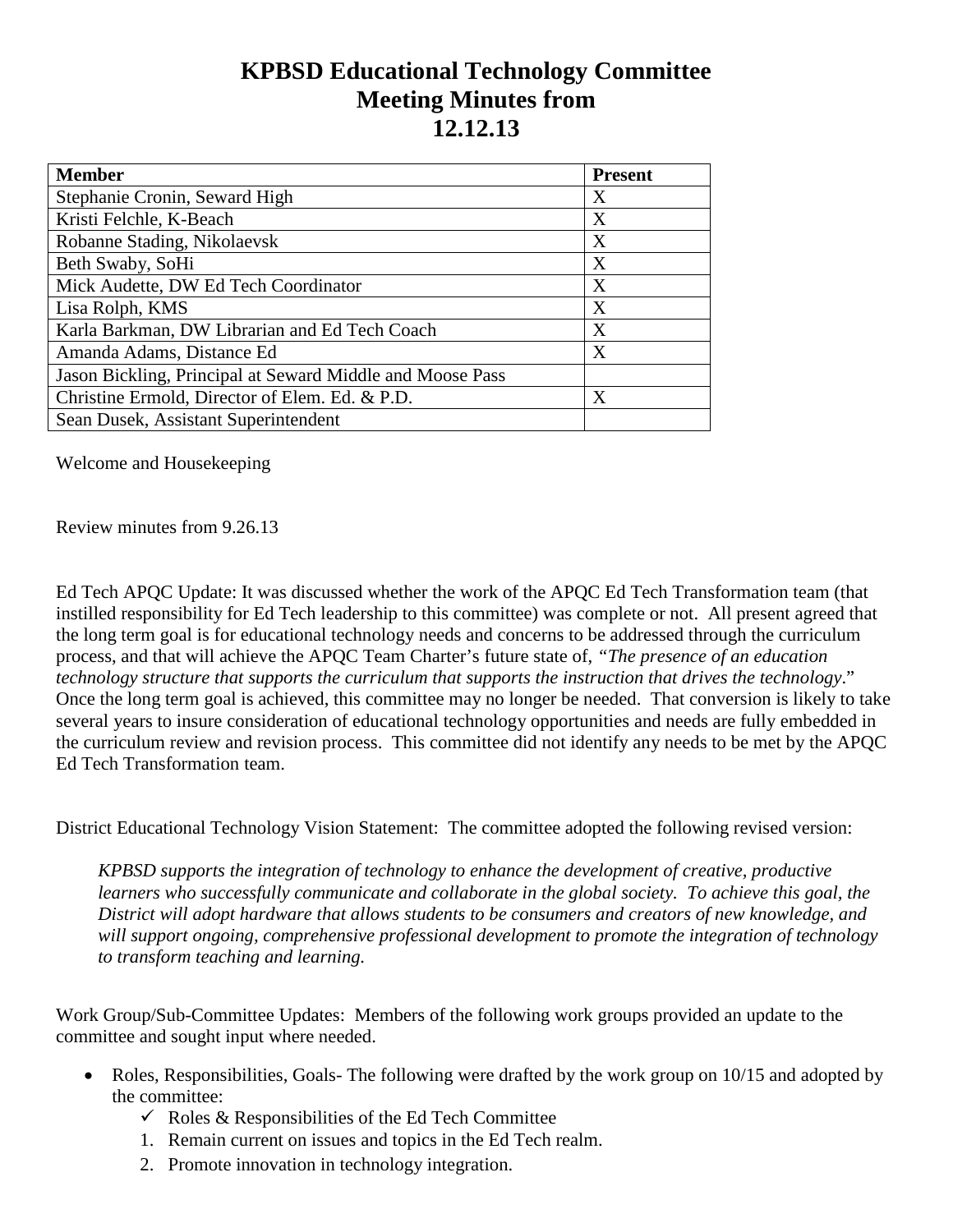- 3. Formalize processes for new acquisitions of software and hardware as part of the curriculum process and outside the curriculum process (productivity stuff.)
	- a. Score innovative project applications.
	- b. Investigate options for hardware.
	- c. Determine what should or should be core software and hardware.
	- d. Develop a list of approved supplemental items.
- 4. Advisory to curriculum and DIT on matters related to what the essential DW "Core" hardware and software should be/needs to be
- 5. Develop the ongoing PD plan for technology in the District.
- $\checkmark$  Goals for 2013-14
- 1. Formalize processes for new acquisitions of software and hardware as part of the curriculum process and outside the curriculum process (productivity stuff.)
	- a. Score innovative project applications.
	- b. Investigate options for hardware.
	- c. Determine what should or should be core software and hardware.
	- d. Develop a list of approved supplemental items.
- 2. Migrate Ed Tech to a blog
- EdTech Page Migration- Mick is still working on the migration to a locally-controlled platform instead of having to work through an off-site webmaster for all content updates. He shared the draft site and will make revisions based on the committee's feedback. Resources available for student use will be added, and the idea of creating a student portal into the EdTech page will be considered. The KPBSD EdTech Twitter handle was shared and celebrated.
- Software Vetting- 4300 software titles were reviewed and sorted into Approved/Pending/Phase Out categories with the goal of streamlining to make things efficient for students and teachers. The goal is to go live with the information about "adopted" software by the end of the third quarter. The flow chart guiding acquisition of new software will also be finalized and published by the end of the third quarter by Mick. All new software purchase orders currently pass through a requisition queue with Mick, which allows him to monitor what software is actually being purchased and help guide purchase selections when needed.
- BP200 School Initiative- The related documents were reviewed and the idea of transitioning the forms into a Google doc/Google forms format to make it more efficient was discussed and planned. The methods for measuring technology impact on student achievement were discussed. Substantial concerns exist regarding the ability to actually measure impact with any reliability and validity and while controlling for external factors. Other measures, such as student perception surveys, student engagement observations, and actual teacher implementation practices were discussed. Timelines such as a 90 day check in were discussed, and the Plan/Do/Study/Act cycle was explored as a tool to monitor implementation for success. It was determined that it is most appropriate for the individuals applying under BP200 to identify their planned measures of success, and then the committee can either approve or support revising the data collection/analysis plan as needed. The "provisional approval" method used the Professional Development Steering Committee was discussed and adopted as an ideal way to support innovation while ensuring quality control measures are in place. Overall, it was determined that the forms in BP200 were workable, and the next step should be focused on making the paperwork and data collection/analysis process more efficient.